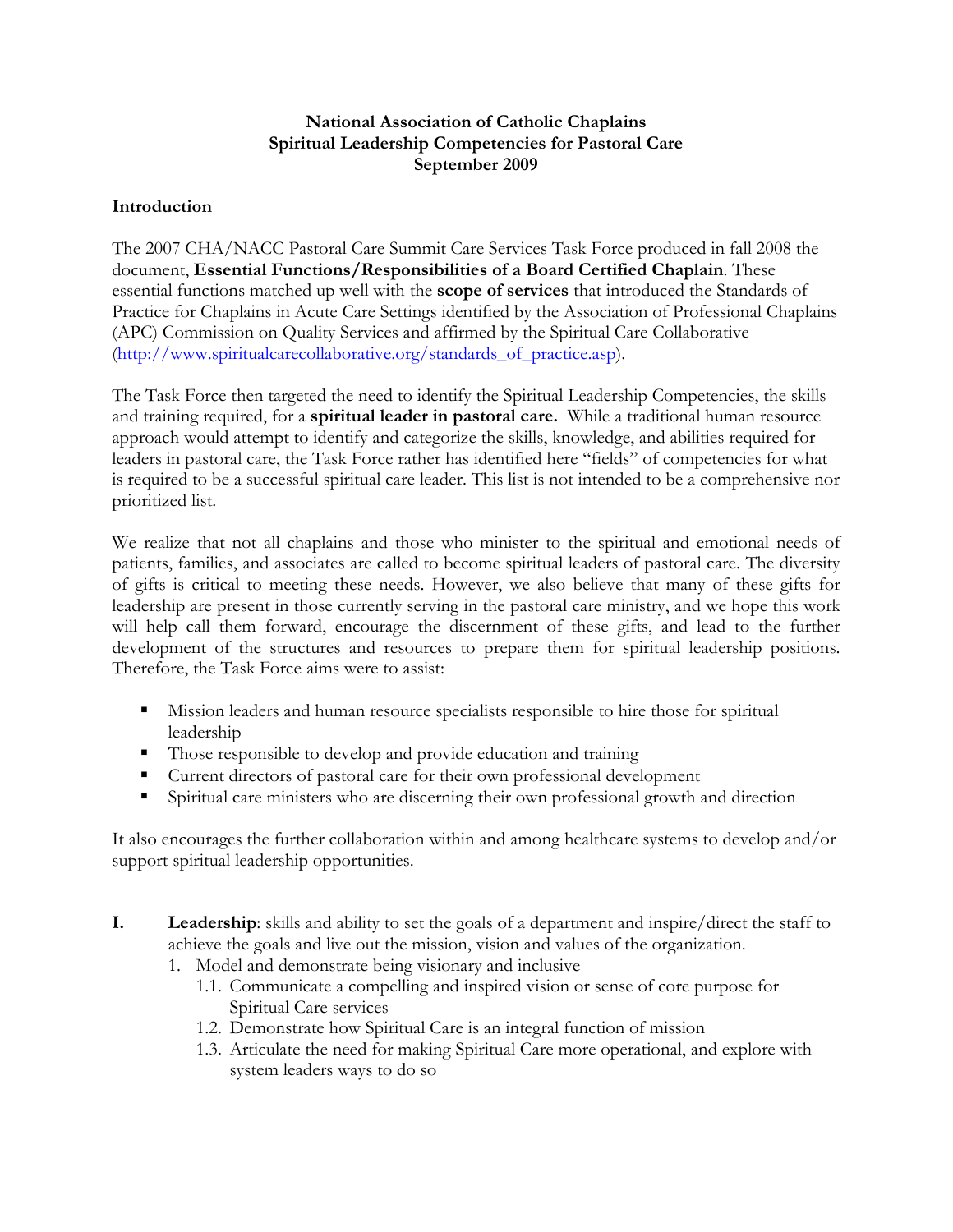- 1.4. Position the Spiritual Care department as a resource for Spirituality and Ethics formation
- 1.5. Excel in meeting department goals successfully, and constantly and consistently be one of the top performers
- 1.6. Exemplify personally and professionally the mission, vision and core values of the organization
- 2. Exhibit a collaborative and interdisciplinary management style with other managers of the organization, as well as with the spiritual care team
	- 2.1. Work with other disciplines across the organization demonstrating an agility in understanding organizational complexities
	- 2.2. Promote the value of Spiritual Care across the organization as integral to the organization's mission of healing
	- 2.3. Exhibit management skills that provide excellence in the provision of spiritual care services for the organization developing a spiritual care team to meet the needs of a changing healthcare environment
	- 2.4. Demonstrate a servant leadership style that promotes the development of leadership skills in the members of the Spiritual Care team
- 3. Exhibit a strategic agility in adapting Spiritual Care services to the changing needs of the organization in providing a continuum of care
	- 3.1. Collaborate with Mission Director and/or Supervisor in demonstrating and promoting creative strategies for the delivery of Spiritual Care services
	- 3.2. Can rethink strategies and adapt to change for the delivery of Spiritual Care services
- II. Finance/Accounting: knowledge of current principles, practices, and policies to fiscally manage the department.
	- 1. Comprehend, analyze, and monitor balance sheet and income statement of organization particularly as related to Spiritual Care
	- 2. Build, monitor, and make value-based decisions regarding budget
	- 3. Situate spiritual care services within the business plan of the institution/organization and the standards of the profession
	- 4. Demonstrate to the institution and system "value added" and "cost avoidance" benefit of adequate spiritual care/chaplain staffing
- III. Management: ability to administer a department in collaboration with other departments and administration throughout the organization
	- 1. Assess department personnel needs
	- 2. Design a structure for Spiritual Care department
	- 3. Work with human resources to develop appropriate position descriptions
	- 4. Hire, develop, and evaluate staff, with appropriate knowledge of labor laws
	- 5. Determine needs for and purchase equipment and materials
	- 6. Manage resources and time
	- 7. Prioritize tasks and balance a multiplicity of demands
	- 8. Possess working knowledge of and capability with
		- 8.1. Behavioral-based interviewing
		- 8.2. Career assessment tools
		- 8.3. Team development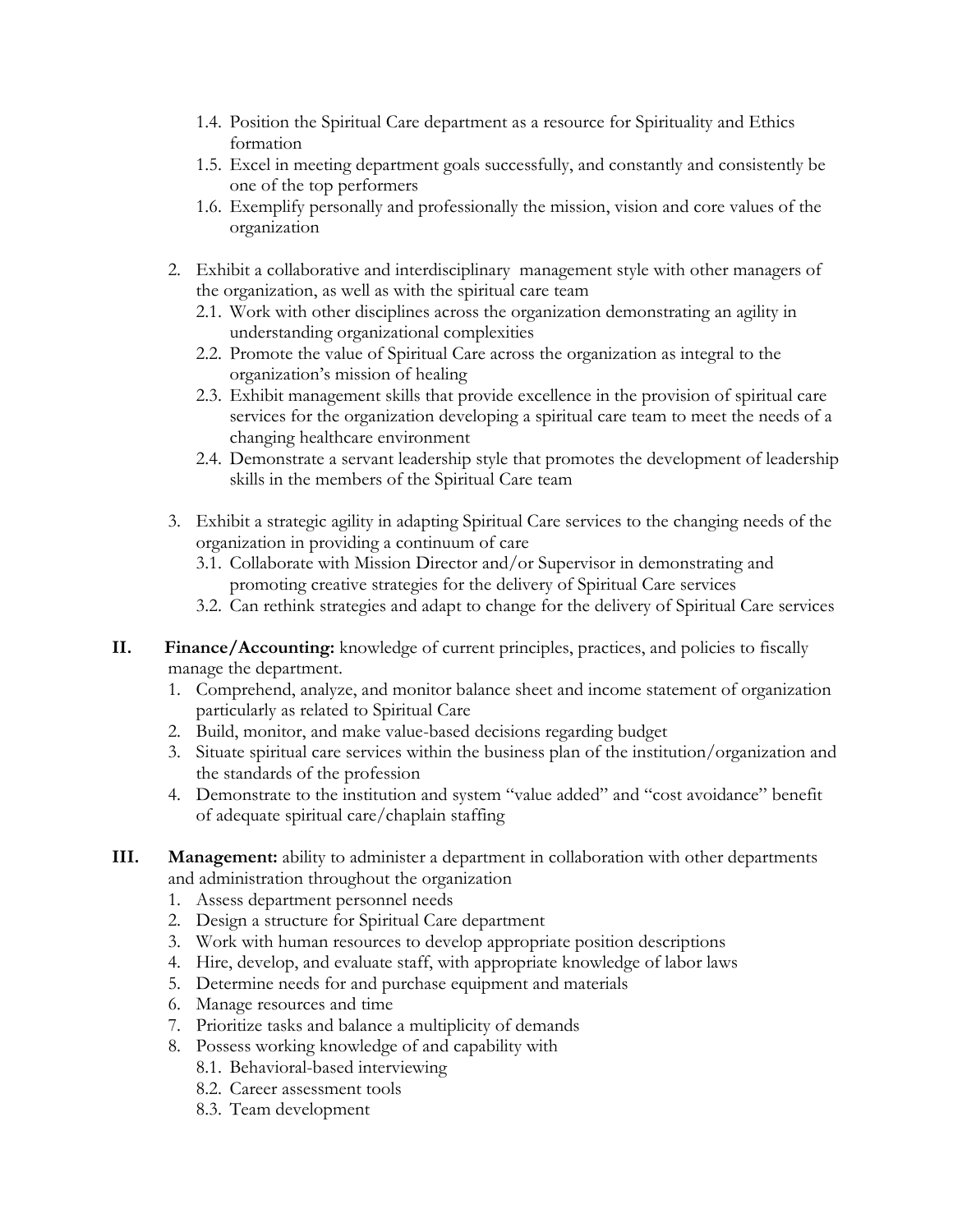- 8.4. Employee coaching and counseling
- 8.5. Group facilitation
- 8.6. Conflict resolution
- 8.7. Succession planning
- IV. Marketing: ability to direct/process the development/management of services and products from conceptualization through delivery.
	- 1. Collaborate with key partners to identify Spiritual Care service needs
	- 2. Identify, assess, select, and develop Spiritual Care services that meet those needs
	- 3. Determine cost and price, method for delivery, and promotion
	- 4. Promote the value and need of Spiritual Care across the continuum of care of the organization
	- 5. Develop, tailor, and provide education and information to promote Spiritual Care services to potential users of the services and to decision makers
- V. Organizational Dynamics: knowledge of and ability to navigate and maneuver within the structural, cultural, and power relationships within an organization to achieve desired outcomes.
	- 1. Understand how the system operates, i.e., how individuals, groups, and the overall organization interact
		- 1.1. Understand the business of mission and stewardship of resources
		- 1.2. Know and be able to articulate the organization's strategic and mission goals, and know how to relate the Spiritual Care department's goals and activity to those goals
		- 1.3. Know where the Spiritual Care department is situated and how it functions within its organizational environment (branches, divisions, departments), and how to communicate/problem solve within the communication/reporting channels of this environment in order to be achieve desired outcomes.
	- 2. Develop and implement departmental goals that align with organization's strategic plan
	- 3. Demonstrate a personal and departmental accountability
	- 4. Understand the integral role of Spirituality to mission, and communicate with system, administration, and mission leaders the particular and strategic roles of Spiritual Care
	- 5. Promote the process of ethical decision-making and theological reflection within the department and within the organization
- VI. Professionalism: knowledge, conduct, qualities, and capacity that characterize the profession of chaplain, based on professional and organizational standards and ethics and the best practices of the profession
	- 1. View self as professional leader within organization, committed to build professional relationships
	- 2. Possess the characteristic of being a skilled practitioner; an expert in
		- 2.1.1. Setting up an office
		- 2.1.2. Dressing the part
		- 2.1.3. Communication
		- 2.1.4. Transitioning
		- 2.1.5. Change management
		- 2.1.6. Expanding modalities
		- 2.1.7. Interaction (within all levels of the organization)
	- 3. Demonstrate confidence in responding to challenges